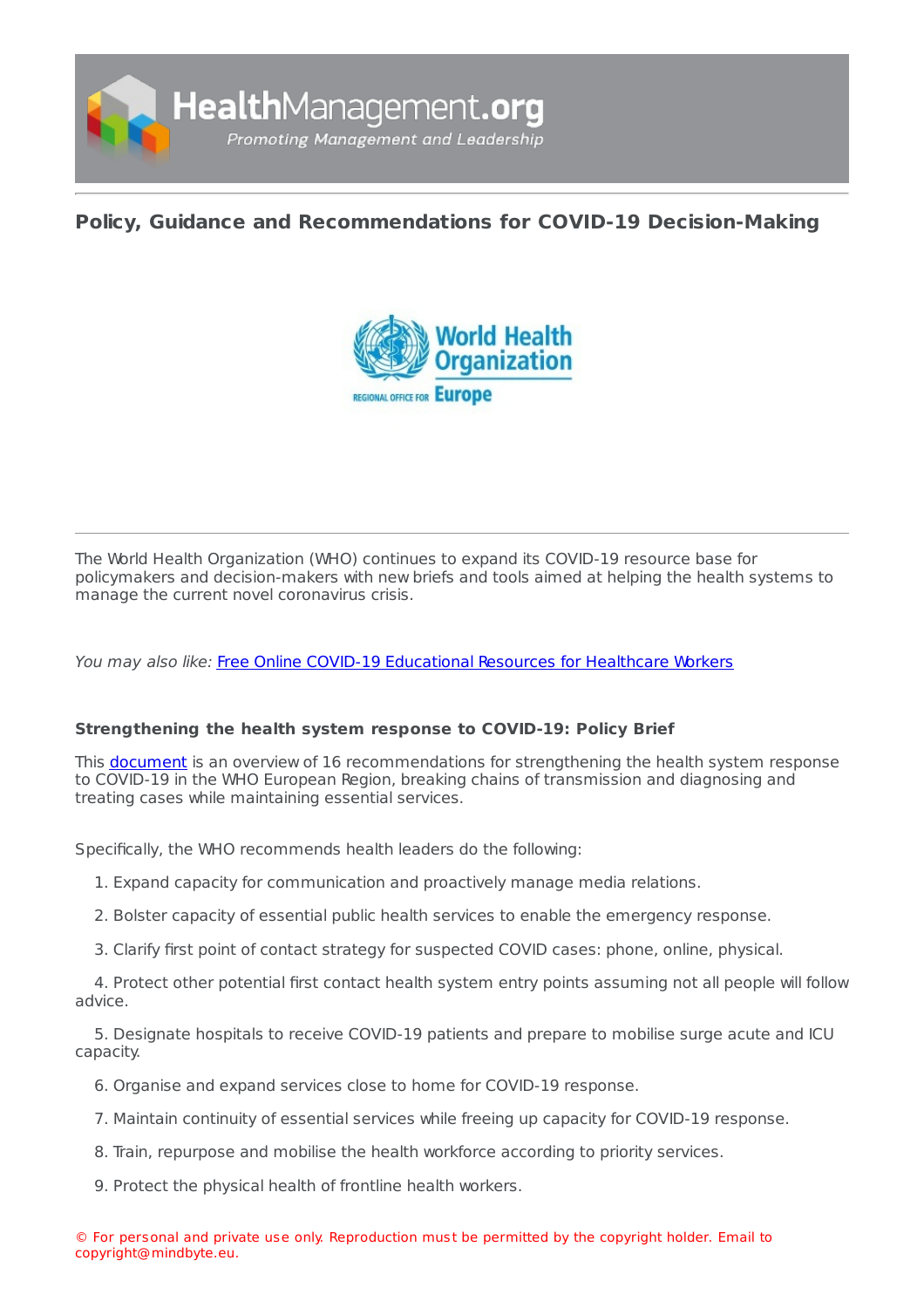10. Anticipate and address mental health needs of the health workforce.

11. Review supply chain and stocks for essential medicines and health technologies.

12. Mobilise financial support and ease logistical operational barriers.

13. Assess and mitigate potential financial barriers to accessing care.

14. Assess and mitigate potential physical access barriers for vulnerable groups of people.

15. Optimise social protection to mitigate the impact of public health measures on household financial security.

16. Ensure clarity in roles, relationships, and coordination mechanisms in health system governance and across the government.

These action areas are explored in more depth in the accompanying technical guides.

## **If you want to share your experience and perspective on COVID-19, [please](https://healthmanagement.org/c/hospital/news/covid-19-we-want-to-hear-from-you) do.**

#### **If your company is interested in engaging with our COVID-19 [community](https://healthmanagement.org/covid-19), please send us an [email](mailto:Bt@healthmanagement.org).**

## **Action Points for the WHO European Region by WHO Transmission Scenarios**

This **[guide](http://www.euro.who.int/en/health-topics/health-emergencies/coronavirus-covid-19/novel-coronavirus-2019-ncov-technical-guidance/coronavirus-disease-covid-19-outbreak-technical-guidance-europe/strengthening-the-health-system-response-to-covid-19-in-the-who-transmission-scenarios-action-points-for-the-who-european-region-2020)** accompanies the above policy brief and presents how the 16 action areas will need to change in frequency and focus as member states move across four transmission scenarios of the COVID-19 pandemic (no cases; sporadic cases; clusters of cases; community transmission).

#### **Technical guidance #1: Maintaining continuity of essential services and mobilising the health workforce**

This document focuses on maintaining continuity of essential health care services across the continuum of care while managing the COVID-19 response, in particular, policy recommendations 7- 10, for which the following is outlined.

7) Maintain continuity of essential services while freeing up capacity for COVID-19 response

- Determine which health and social care services are essential
- Optimise service delivery platforms
- Ensure the safety of essential healthcare services

8) Train, repurpose and mobilise the health workforce according to priority services

- Identify the health workforce available for surge capacity demands and essential healthcare services
- Repurpose and upskill for rapid deployment to meet surge capacity needs and deliver essential health care services
- Address contractual and related issues and put in place policies to enable rapid response
- Maintain ongoing communications with health workers
- 9) Protect the physical health of frontline health workers
	- Ensure the safety and protection of health workers in frontline of health care services delivery
	- Address occupational health concerns relating to COVID-19
- 10) Anticipate and address mental health needs of the health workforce
	- Provide mental health and psychosocial supports for health workers